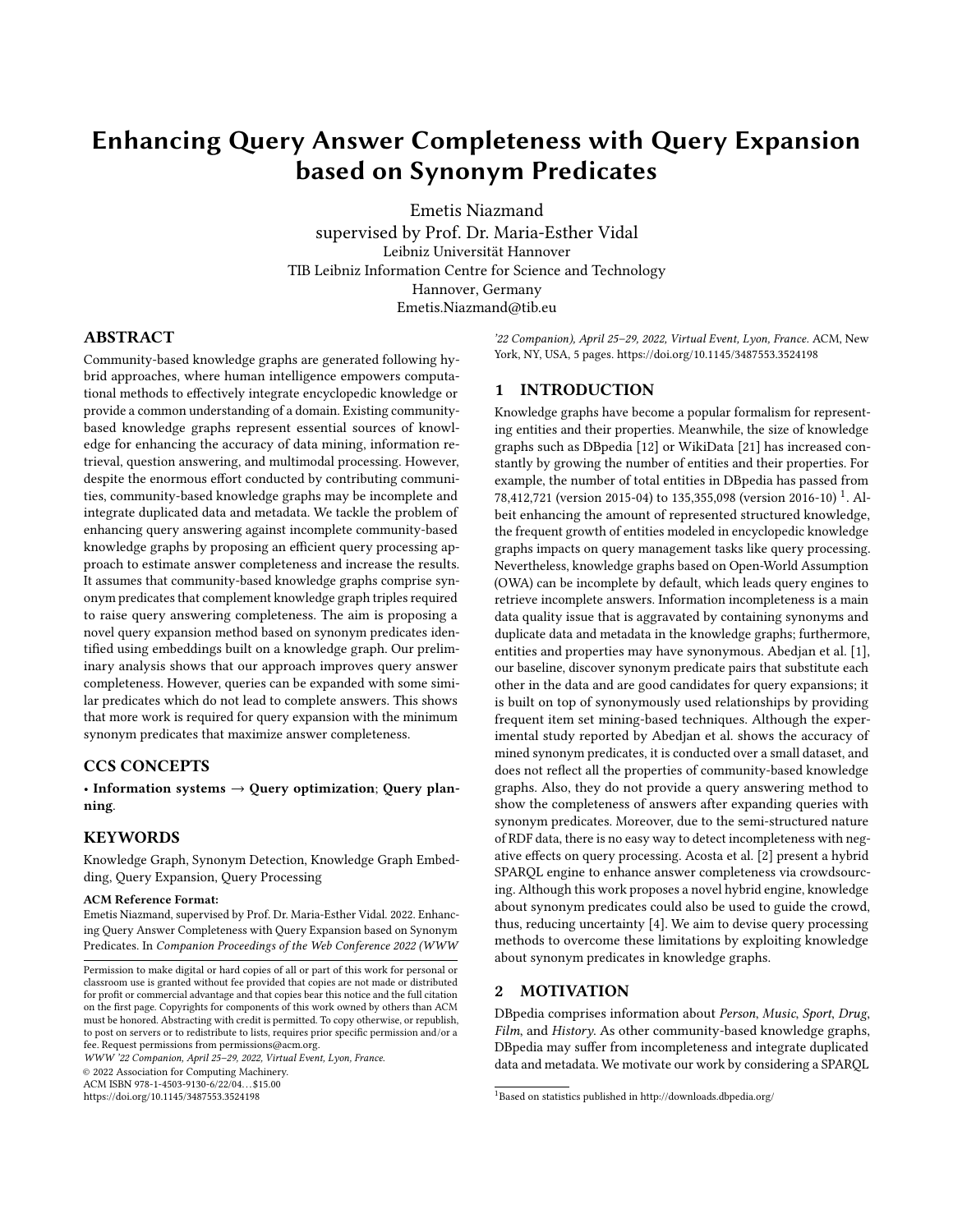WWW '22 Companion, April 25–29, 2022, Virtual Event, Lyon, France. Emetis Niazmand

<span id="page-1-0"></span>

Figure 1: SPARQL query executed over DBpedia (version2016-10) and two queries generated by rewriting triple patterns using synonym predicates. The original SPARQL query consists of three triple patterns and retrieves six answers. The reformulated SPARQL query to a set of expanded triple patterns with a naive approach retrieves 90 answers. A reformulated SPARQL query to a set of expanded triple patterns with a smart approach retrieves 45 answers.

query over DBpedia (version 2016-10) as in [Figure 1;](#page-1-0) it retrieves, for dbr:Marie\_Curie, names of relatives, institutes, and research fields. This query consists of three triple patterns and returns six answers. As seen in our motivating example, [Figure 1,](#page-1-0) the SPARQL query and the transformed ones with two different approaches, naive and smart, executed against DBpedia (version 2016-10) return different number of answers. Synonym predicates are present, and may not have the same number of instances. For example, both predicates dbo:relative and dbo:child are semantically similar to each other, but dbo:relative relates dbr:Marie Curie to dbr:Ève Curie, while dbo:child associates this resource with two entities dbr:Ève\_Curie and dbr:Irène\_Joliot-Curie. To enable answer completeness, both entities that represent Marie Curie's children should be part of dbo:relative, and not only one. Query expansion can be used to enhance answer completeness; it is the process of rewriting and transforming a query into other forms in order to improve the performance of information extraction. Query expansion may be done by finding available synonym descriptions in the knowledge graph, called representatives, and reformulating the query by these synonyms. A query expanded by a naive approach in [Figure 1](#page-1-0) includes all possible representatives for predicates; it returns 90 results. In this naive approach, each triple pattern is expanded by synonym predicates to return more answers. But many duplicated and incorrect answers can be found among of these 90 answers.

Therefore, the technique of expanding existing queries with similar descriptions does not always lead to retrieving the complete answers. In [Figure 1,](#page-1-0) a smart approach is provided to expand the original query by detecting synonym predicates efficiently and consider only the representatives which return the complete answers without duplication in terms of semantic meaning in the results. As seen, the synonym predicates which returns incomplete and

duplicate answers (e.g., dbp:almaMater and dbo:academicDiscipline) should not be part of the rewriting. Therefore, we aim at expanding the query with the minimal number of synonym predicates to increase answer completeness.

#### 3 STATE OF THE ART

#### 3.1 Query Answer Completeness

Several approaches have been developed to enhance the completeness of query answering. Initial works correspond to Motro [\[14\]](#page-4-6) who formalizes the definition of partial completeness in terms of query completeness (QC) statements, which express that the answer of a query is complete. It can determine whether each answer of a user query is complete, or whether any subsets of it are complete. Therefore, a given query is complete whenever a set of other queries are complete. Later, Levy [\[13\]](#page-4-7) extended this idea by expressing partial completeness of an incomplete database to show how to derive query answer completeness from them. Lastly, Razniewski and Nutt [\[18\]](#page-4-8) proposed an approach based on the intersection of the statements introduced by Motro and Levy, expressed by selections on database tables, to specify complete parts of database tables. They showed how to adapt the operators of relational algebra to manipulate these completeness patterns to compute completeness patterns related to query answers. HARE [\[2\]](#page-4-4), a hybrid SPARQL query engine, exploits a micro-task mechanism for enhancing the completeness of query answers using crowdsourcing. It uses a model to estimate the completeness of RDF datasets. HARE can identify the parts of a query that retrieve missing answers and yield incomplete results. However, using micro-task crowdsourcing may require a great deal of time, which may cost more effort and money.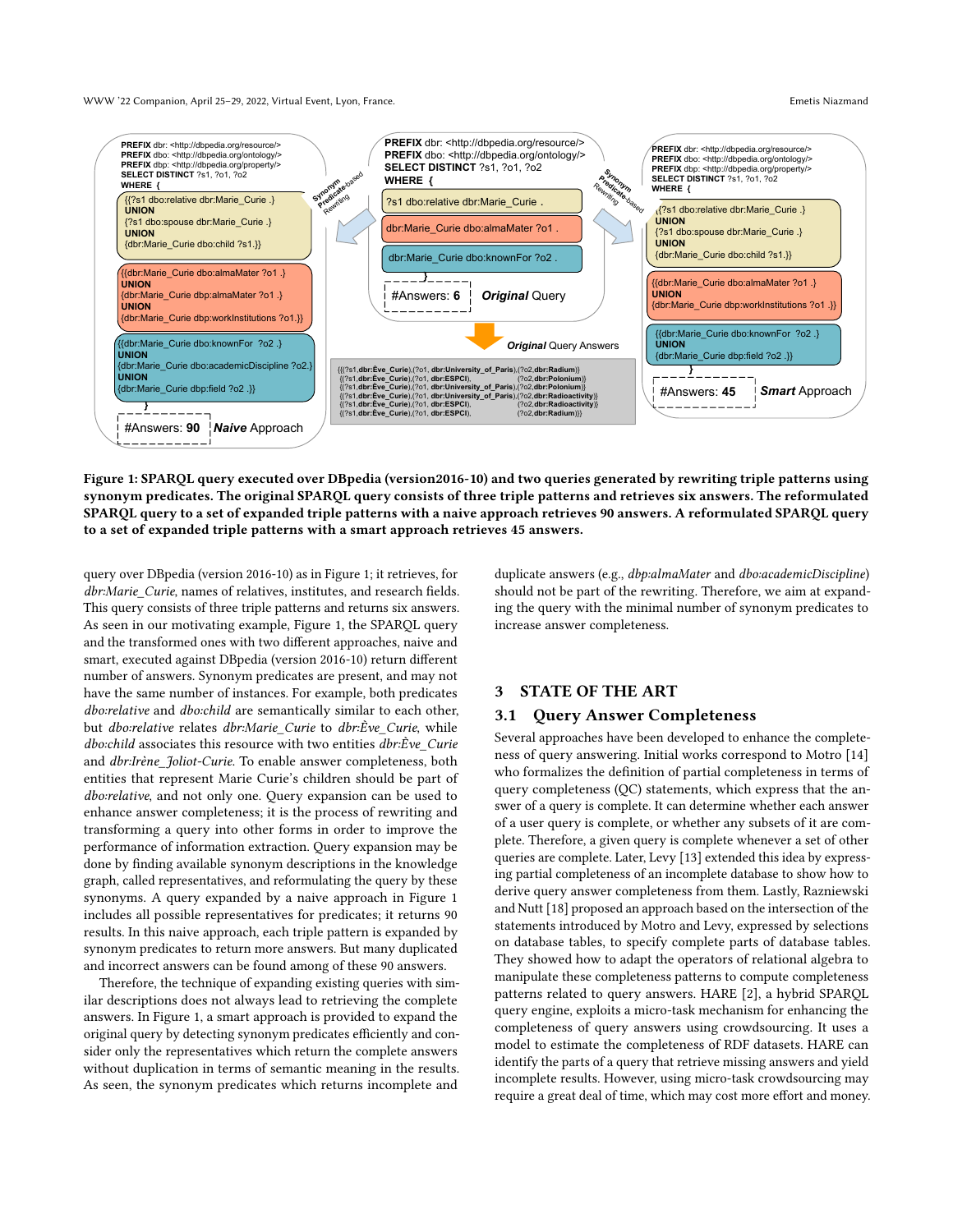We also aim at enhancing completeness of query answers in an efficient and effective manner, but our approach resorts to predicates in community-based knowledge graphs which are synonyms.

## 3.2 Query Expansion

Various techniques for expanding queries have been conducted with the aim of completing query answers by retrieving more relevant answers. Query expansion is done by reformulating queries with similar entities and properties. This is related to both record linkage [\[17\]](#page-4-9), and ontology matching [\[20\]](#page-4-10) where the aim is finding identical concepts. As an example, the technique Elbassuoni et al. [\[8\]](#page-4-11) provided, is based on language modeling to find a match which is both relevant and close in spirit to a given entity or relation. Ghali et al. [\[7\]](#page-4-12) proposed a probabilistic query expansion method to search within a set of candidate terms for the most relevant terms for the initial query to expand. The output is a set of terms that are candidates for expanding the query and their values of correlation with the whole query. In this paper, we focus on embedding models to discover candidates which are most relevant to the predicates in the query for query expansion.

## 3.3 Identifying Synonym Predicates

Most of the approaches to uncover synonyms for terms are based on natural language processing or information retrieval techniques. Among of these approaches, searching for co-occurrence of synonym candidates in unstructured data, such as web documents, is more common and requires natural language processing rules. For example, Baroni et al. [\[5\]](#page-4-13) proposed an approach that calculates the ratio of co-occurrence of two terms, while the pairs of candidates are already available for their validations. They look for pairs of synonyms among pairs of unrelated terms, but without distinguishing between synonyms and other semantically related terms. Nevertheless, few researches have been done on detecting synonyms in knowledge graphs and RDF data. One example is the approach proposed by Abedjan et al. in [\[1\]](#page-4-3) based on aggregating positive and negative association rules at statement level. With this approach, they discover overlaps between attribute values in an RDF data. They discover frequent item sets for each property consisting of object entities. Properties with high overlap with respect to their objects and with low overlap in their subjects are identified as synonym. The other work is [\[11\]](#page-4-14) which provides a technique for detecting synonymous properties in large knowledge graphs by mining interpretable definitions of properties using association rule mining. In our baseline [\[1\]](#page-4-3), the assumption is that properties never occur together for the same subject entities. We do not consider this assumption, while there are some properties in knowledge graphs with overlaps, but they are synonyms.

#### 3.4 Knowledge Graph Embedding

Knowledge graph embedding provides techniques to be used in diversity applications [\[22\]](#page-4-15) such as knowledge graph completion by predicting new triples in knowledge graphs, relation extraction, question answering, query expansion, finding synonymous relationships, etc. There are few works which consider knowledge graph embedding models to solve the problem of detecting synonym relationships. Kalo et al. [\[10\]](#page-4-16) used a property of knowledge

graph embeddings for detecting synonym relationships, such as TransH [\[23\]](#page-4-17) and TransD [\[9\]](#page-4-18) which are applied in this work as well. They showed how the representation of entities and relationships can be used to measure semantic similarity by applying distance metrics on the vectors. Similarly, our approach relies on knowledge graph embeddings (e.g., RDF2vec [\[19\]](#page-4-19), TransH [\[23\]](#page-4-17) and TransD [\[9\]](#page-4-18)), and determines relatedness between predicates based on similarity measures computed on embeddings.

## 4 RESEARCH PROBLEM AND PROPOSED APPROACH

We define the problem of enhancing query answer completeness by query expansion.

**Problem Statement.** Given an RDF graph  $G = (V, E, L)$  and a SPARQL query  $Q = \{t_1, t_2, ..., t_n\}$  consisting of multiple RDF triple patterns  $t_i$ ,  $(i = 1, ...n)$ . Consider an ideal RDF graph  $G\_Ideal =$  $(V', E', L')$ , where all the triples and answers are in this graph. The problem of enhancing query answering by expanding  $Q$  as  $Q'$  =  $\{t_1', t_2', ..., t_n'\}$  meets the following condition:

 $\bullet$  Q' executed over G enhances answer completeness in comparison to the execution of  $Q$  against  $G$ . The set of entities and properties in  $Q'$  are semantically similar to  $Q$ .

$$
[[Q]]^{G} \subseteq [[Q']]^{G} \subseteq [[Q]]^{G\_Ideal} \tag{1}
$$

Proposed Solution. We propose our solution to enhance the completeness of query answering by expanding queries based on detecting synonym properties exist in the knowledge graph. We aim at expanding queries with a minimal number of synonymous properties that maximize answer completeness. Therefore, we aim to formulate the following research questions for the thesis:

- RQ1: Is our approach able to retrieve complete answers using expanded queries with minimal synonym predicates?
- RQ2: How detecting synonymous properties for query expanding can improve query answer completeness?
- RQ3: How estimating the completeness in advance can help to reduce the cost by avoiding unnecessary expanding queries?

The general architecture for our approach is presented in [Figure 2.](#page-3-0) It receives a SPARQL query and a knowledge graph and outputs the enhanced answer of the query. The architecture comprises four components: a) RDF Completeness Model; b) Detecting Synonym Predicates; c) Query Reformulation; and d) Query Engine.

RDF Completeness Model. This model estimates the completeness of a SPARQL query whenever it is evaluated against a knowledge graph. Since query expansion is an expensive task and does not always retrieve the complete answers, query expansion cost can be mitigated by estimating which queries retrieve complete answers in advance. The model resorts to the synonym predicates to assess a triple pattern completeness.

Detecting Synonym Predicates. Synonym predicates detector component for expanding the queries comprises two main tasks, generating candidate set and pruning them. Detecting synonymous predicates in RDF graphs can be done by several techniques, such as knowledge graph embeddings computation to find representatives for properties exist in the knowledge graph, association rules, and so on. There are many graph embeddings approaches to find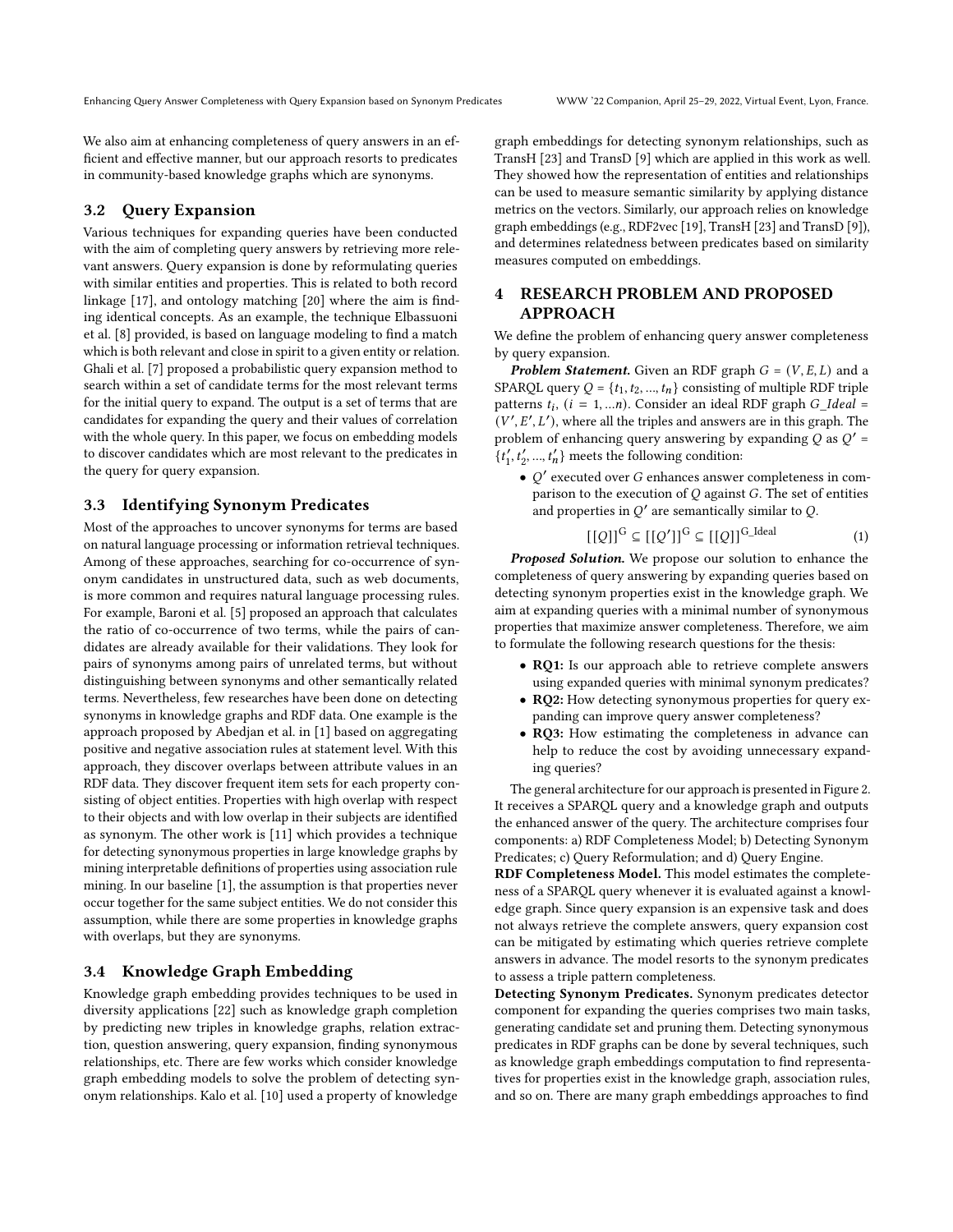WWW '22 Companion, April 25–29, 2022, Virtual Event, Lyon, France. Emetis Niazmand

<span id="page-3-0"></span>

Figure 2: The general proposed architecture for expanding given a query  $\bar Q$  as  $Q'$  and querying over an RDF knowledge graph  $G$  to retrieve complete answers.

representatives for properties, such as Graph2vec [\[15\]](#page-4-20), sub2vec [\[3\]](#page-4-21) (embed subgraphs), subgraph2vec [\[16\]](#page-4-22), and RDF2vec [\[19\]](#page-4-19). Since, we deal with RDF knowledge graphs, using RDF2vec embeddings can help us to trace into the knowledge graph and find neighborhoods of entities and properties. In knowledge graph embedding techniques, the candidates sets are generated by converting properties to the vectors and find similarity and relatedness between them by measuring cosine similarity. In association rules technique, the synonymous properties are found by mining interpretable definitions of properties [\[11\]](#page-4-14). After generating candidate sets, we need to prune ones with low similarity values by grouping the most similar ones to stay in the same groups. Various methods can be used for grouping, such as Locality Sensitive Hashing (LSH), clustering, or community detection. The algorithm used here is based on Locality Sensitive Hashing; it hashes similar items into the same buckets [\[6\]](#page-4-23). Query Reformulation. The main idea of reformulating the SPARQL query to one with the union of similar triple patterns is rewriting the query by minimal representatives or synonymous predicates, which returns maximal results. The rewritten query is executed against a SPARQL endpoint and returns complete answers. We will devise heuristic- and cost-based query optimization techniques to generate efficient executions making use of the synonym predicates.

#### 5 METHODOLOGY

Our work is based on the assumption that, while incomplete, community-based knowledge graphs comprise synonym predicates that complement each other. As a result, expanding queries with synonym predicates may yield increase in the answer completeness. We formulate three research questions to validate our hypotheses and conduct literature review to identify the related approaches from the state of the art. As a result, we devise an abstract architecture that aims to identify query plans able to increase answer completeness while reducing execution time. To answer the first research question, RQ1, the expansion query technique resorts to the RDF completeness model and novel query rewriting techniques to reformulate queries with a minimal number of synonym predicates. Regarding RQ2, our proposed approach exploits contextual knowledge during the identification of synonym predicates. We have studied frequent item set mining-based technique, as our baseline, and embedding knowledge graph techniques to discover the

<span id="page-3-1"></span>0.0 0.1 0.2 0.3 0.4 0.5 0.6 0.7 0.8 0.9 RECALL  $0.0 + 0.0$ 0.1 0.2 0.3 0.4  $0.5 -$ NO 0.6<br>DISIONS<br>PRECIS 0.7 0.8 0.9 TransD TransH RDF2Vec Proposed  $\rightarrow$  - Baseline

Figure 3: Precision-Recall-Curves with Cosine Similarity results on DBpedia to show the comparison between three embedding knowledge graph techniques (TransD, TransH, and RDF2vec), baseline with frequent item set mining-based technique, and our proposed technique.

performance of these techniques to discover synonymous predicates. Since query reformulation do not always return the complete answers, by applying the RDF completeness model in advance, we ensure whether the original SPARQL query returns the complete answer. We aim to identify efficient query plans and to answer RQ3. The behavior of our proposed approach is validated formally and empirically. At the formal level, we will demonstrate the correctness of query writings generated by the query expansion techniques, as well as their time and space complexity. We will conduct experimental studies on various community-based knowledge graphs to assess our research questions.

## 6 INITIAL EXPERIMENTAL STUDY

We report on the empirical assessment of the accuracy of our initial approach. We have created gold standards (i.e., ideal RDF graphs) and compute the precision and recall for each studied query.

#### 6.1 Experimental Configuration

Benchmark. We conducted our evaluation over a total of 60 queries from six different domains in the DBpedia knowledge graph. The endpoint used to retrieve the results is based on DBpedia, version 2016-10. The considered knowledge domains are about Music, Sport, Person, Drug, Film, and History. For our evaluation, 10 queries for each knowledge domain are selected which do not return complete results due to incomplete portions of the knowledge graph. They are considered to evaluate whether they return complete answers by expanding with minimal synonym predicates over the RDF graph. Baseline. We start with implementation of the Range Content Filtering and Reversed Correlation Coefficient as described in the baseline for synonym detection [\[1\]](#page-4-3). In this baseline, the assumption is that properties never occur together for the same subject entities, which is not considered in our experiments. While,